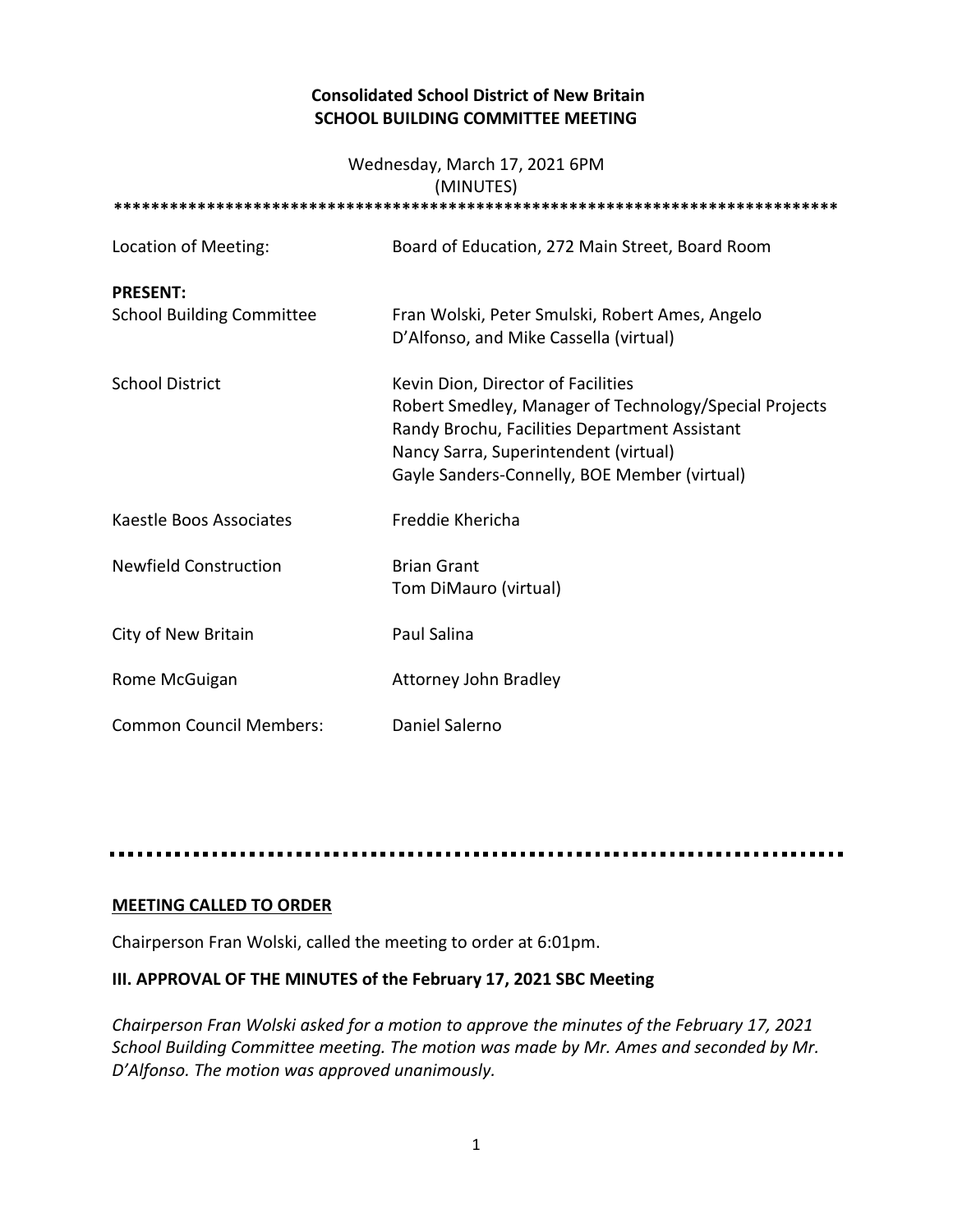## **STATEMENT by Chairperson Wolski**

"Before I get into the agenda, there is a few housekeeping duties I would like to clear up.

First of all, its good to be back in our own home quarters here. It's welcome. Not that City Hall wasn't kind to us, but we're more familiar with this environment, so thankful to be back.

I also announced at the last meeting that I would be resigning after this meeting. I have rescinded my resignation. I will continue on this committee for a period of time.

Mr. Dion, I assume with the results of the agreement of the last meeting, if I call into the Facilities Department, my calls will be taken?

(Kevin Dion affirmed and said "Yes, you can call any time.")

Well, I just wanted to confirm that. It's been very discouraging, this whole process. And it appears to be continuing. And that is very unfortunate. I have to say that I was very much taken back by the article in the Herald regarding the meeting that Sharon Beloin-Saavedra presented to the committee – a revision of one of the ordinances. Possibly she said two, I don't know. But the article was quoted, amongst other things – you know, this SBC has been taking a lot of abuse lately. Very inaccurate statements. I was very much offended by the comment by Alderman Aram Ayalon, saying 'We cannot have a committee running amok on its own. It's very irresponsible.' I would like him to come to this meeting or even have in a public forum and state exactly how this committee has gone amok. For 21 years, I have never had any disparaging remarks against the committee or actions or anything we have said. For him to have that published in the paper against the members of the committee is very libelous and very offending and I am not going to sit here and let that happen any more. I have written a letter to the Editor, and hopefully it will be published soon, praising this committee that they give up their personal time to serve on a committee that takes are of a lot of school projects, handles a lot of school money, and they do it only because they are dedicated to the City.

I am also very offended by the innuations of the letter t the Editor by Vice President Nicolas Mercier. As I stated in the Letter to the Editor, I have been appointed by four different mayors – two Democrats and two Republicans. I do not know the party affiliation of many of the people sitting around this table that are New Britain residents. Never have I ever heard a political word said by any member of this thing. For him to infer that if we don't have oversee of our committee, what prevents us from going to presenting any of these contracts - a political friend? An elected official? A member of the committee? That has never, never, never, never been placed. The only time that we have always tried to do is, if its possible, if there is a firm that is putting in a bid that is a New Britain owner resident, we try to give them certain consideration. Is that politics? I don't think so. It's trying to take care of our own residents.

And the third thing – you know, we have been chastised, this whole project, this whole controversy, this whole situation that we are in. And I know I'm preaching to the choir, but I've got to have this in the minutes, so, please, what I am saying, it needs to be part of the minutes. So whoever is being informed of the minutes, please take note of that. We have been chastised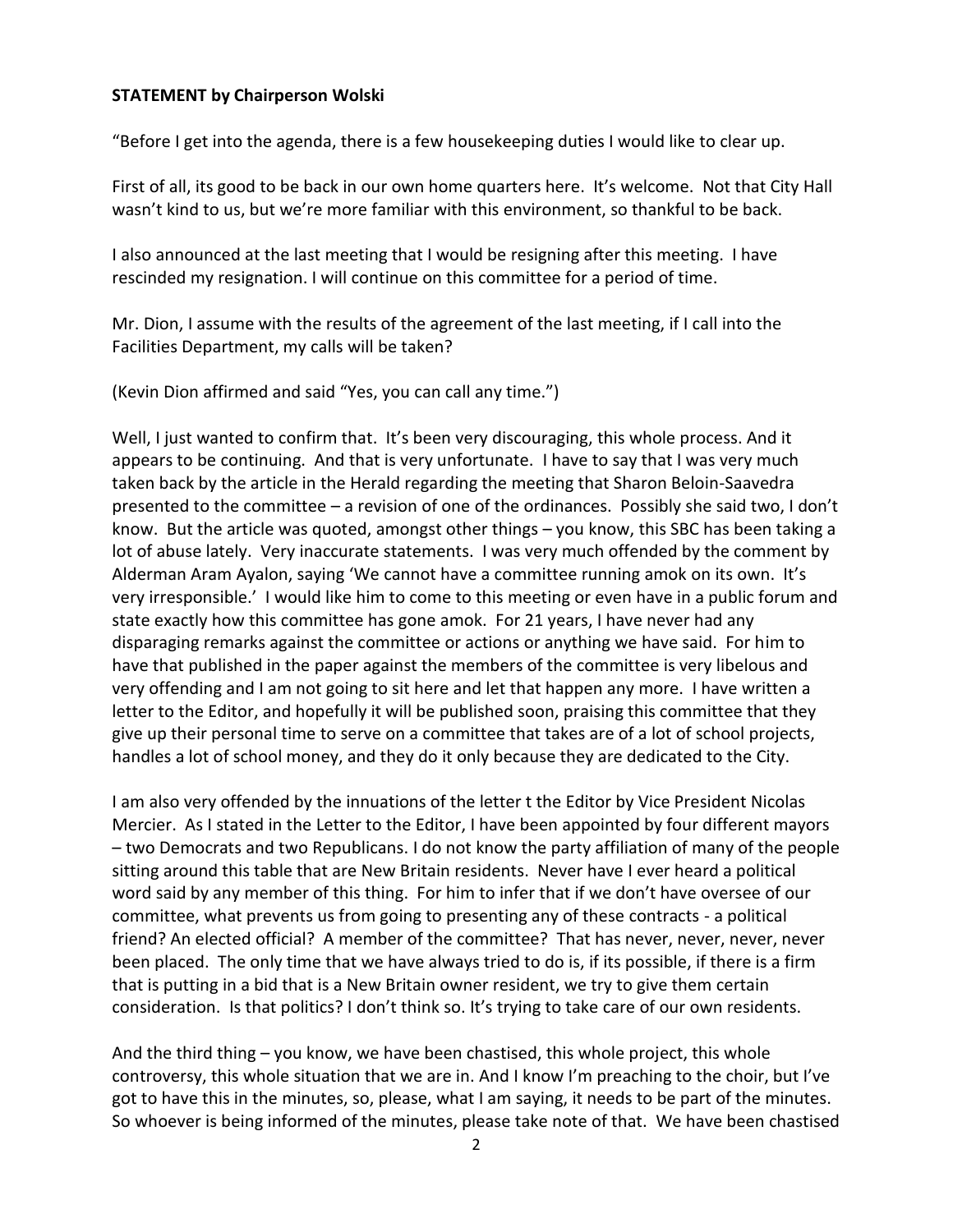because Ray Moore was hired without an RFP. I hate to tell you how many Board of Education agendas I have gone through recently when all you see is 'Bid Waiver, Bid Waiver, Bid Waiver.' This last meeting, they hired a consultant to the tune of \$133,000 to take care of the policies and implementation of the American Disabilities Act. That was done without an RFP. So, its okay for us to be chastised and be put out there in the public. It seems there's two sets of rules – one for the Board of Ed and one for the School Building Committee. Well, it's no longer going to be that. What's good for one is good for the other, and that's the way its going to be and I will say that publicly and its said in the letter as well. And anybody who wants to take task with me on that, come, I'll take you on.

That's my statement for the night. I just, I'm sorry that I, um, I've been in this city too long to have anybody put these kinds of innuendos and comments and accusations against a committee that has absolutely done everything they've done, has been transparent. If the Board of Education or the Common Council members were so damn concerned about what we do, where have they been for the last 21 years? Where have they been? They have never been here. The only time we have a liaison is when Gaffney School came on the docket and Danny Salerno was the alderman from that district and there was some concerns of the neighbors and he put himself on as liaison to satisfy both sides of this thing and lately Ms. Saavedra. Mr. Osborne is supposed to be a liaison to this committee. I've only seen him twice and that was after the fact. So people, I'm putting you on notice. If you're so concerned about what this committee is doing, show up at our meetings. Don't go after the fact and tell us that we don't know out ass from elbow. Excuse my expression. And I don't usually use that expression, but that's how upset I am.

I understand, Mr. Brochu, that you will now be the clerical assistance for us, is that correct?"

(Randy Brochu affirmed and said "yes.")

# **ADMINISTRATIVE ITEMS**

# **A. UPCOMING MEETING DATES**

Chairperson Wolski announced the next meet will be **Wednesday April 21, 2021 6 pm - Board Room - Gates Building**, unless something changes at the Common Council.

# **B. SMALLEY ELEMENTARY SCHOOL (Addition/Renovate As New/Site Improvements) – INVOICES/APPLICATIONS & CERTIFICATES FOR PAYMENT**

1. Newfield – Brian Grant provided an update on two items: roof leaks and gym floor

# **Roof Leaks**

# Brian Grant

-Have been addressed for the first few months, chased, then all was quiet. Maybe a year after, we got the call, there was another round. At that point, technically, it was beyond the one-year warranty.

-Facilities should really be reaching to the manufacturer directly at that point.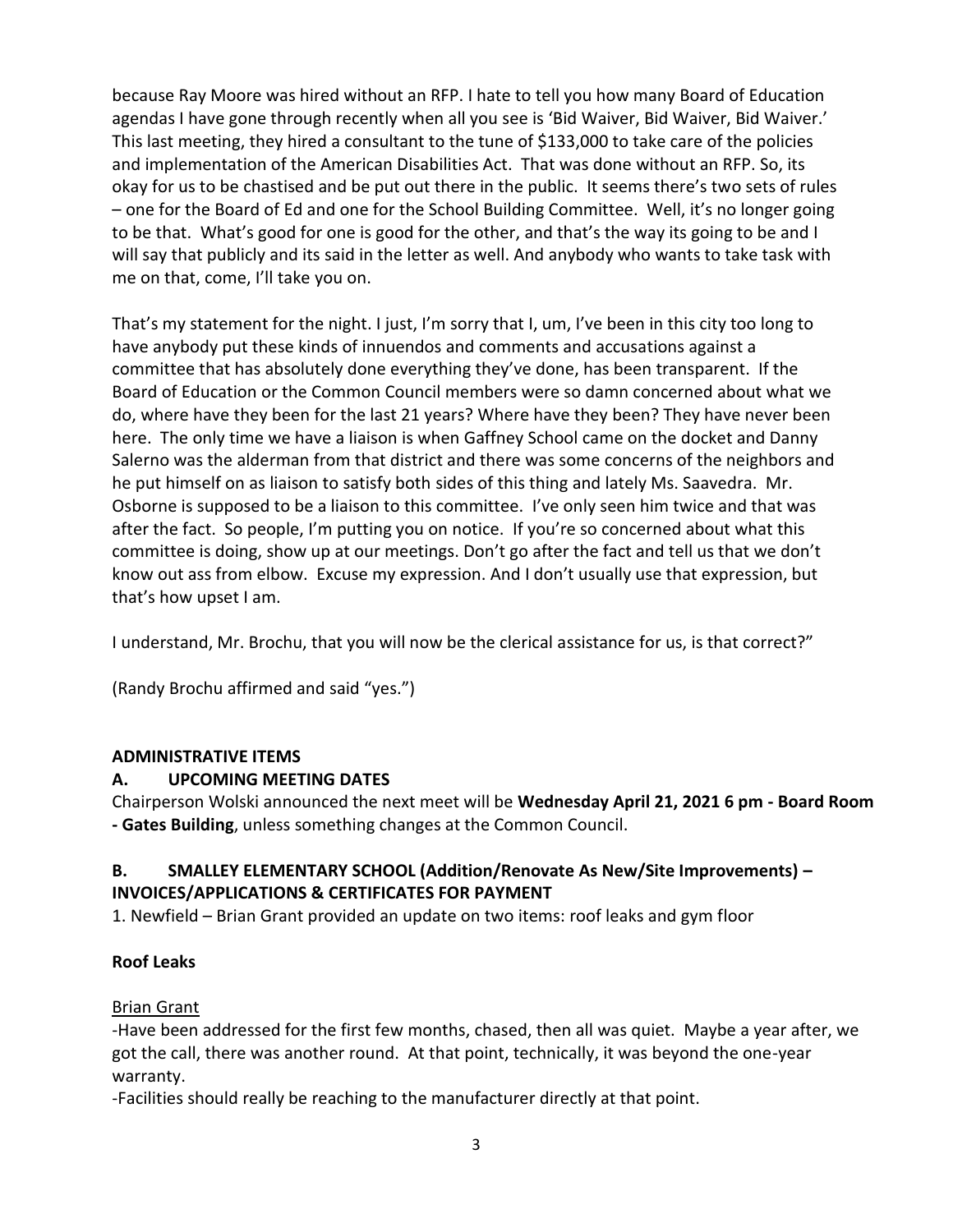-However, "We're here, we're on the team, we understand the needs, and we're going to help assist."

-Got the roofing contractor who did the job to go back out and do a quick study, make repairs to anything that they found. These were in different areas then where previously leaked. We were unsure as to why.

-Recently, brought to our attention, there are three areas that appear to be leaking slightly when there is a heavy, wind-driven rain.

-At this point, encourage to reach out to JM and have them take a look, because the contractor that did the job and provided the one-year warranty has been out there numerous times and corrected things that were probably his early on and were warranty issues. The most recent ones he went out for had nothing to do with, from what he could tell, the project we were all involved with at Smalley. Have JM come and inspect the areas and report on their findings.

-If it is found to be something that was an installation issue, he asked them to reach out to them and he will try and engage the initial installing contractor to help remedy it. But at this point, suggest reaching out to manufacturer because they feel that on their end and installing contractor's end, they have gone above and beyond that one year to make sure there are no issues.

Chairperson Wolski turned the floor over to Mr. Dion.

# Kevin Dion

-Believes solar panels are going to be put back on the roof; we have to review before the solar panels go on.

-Believes some of their reports state there were slash marks from shovels/attempted snow removal from the prior winter (not this winter).

-Believes one of the suggestions we get a team out there, all take a look at it and baseline it. Rather than calling in another contractor, get all parties that were there in the past.

-For all future ideas that will be going on the roof, lets baseline so that we are not sitting there saying, 'This was an install issue, this is a new issue.' We should all get on the same page. Proposes we schedule a meeting with all the participants, as well as those in the future like Tesla

# Fran Wolski

-Asked Paul Salina to reiterate what Tesla said about the guarantee of the roof.

# Paul Salina

-Tesla indicated its advisable that when they are ready to install, that a survey of the roof is taken between Tesla and our people to see what the condition of the roof is. If there are any issues now, that they would be identified. If there are no issues, then after Tesla is done, you can tell who is the cause of the damage.

## Fran Wolski

Asked, "So, its between Newfield and Mr. Dion to have this survey done?"

# Paul Salina

"I'm not even sure this needs to come to the School Building Committee" The building project is actually completed, even though the solar panels are still going to be taken. This is more Facilities working with Tesla and if Newfield is willing to help, that is a benefit to us."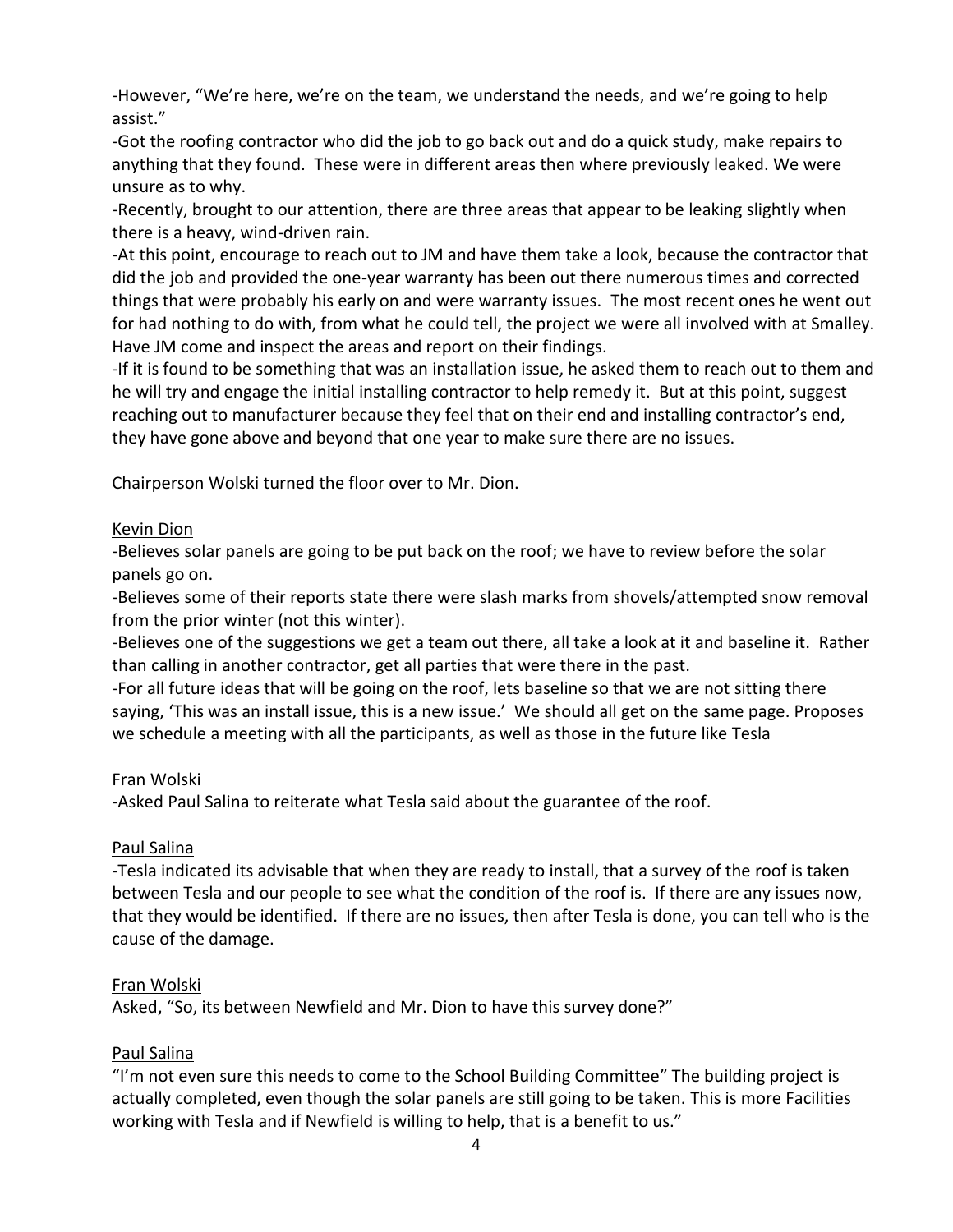## Pete Smulski

Asked if leaks are from the new construction.

## Kevin Dion

Some of the leaks are from the marks that were found, others were wind driven.

## Pete Smulski

What are these marks again? Who generated them?

## Kevin Dion

There are photos in the report. They don't know. There are cut marks on the roof, they are saying it could be from a shovel, there's no guarantee.

Pete Smulski Who would have been up there shoveling?

# Kevin Dion Since I've been here, we've never sent anybody to the roof.

## Paul Salina

It could have been if there was any work done around the HVAC units, if people needed to get back up there a winter ago, somebody maybe shoveled around the units.

## Pete Smulski

Somebody should be documenting this. The people that were up there, if they generated this condition, it should be addressed and they should be addressed. If HVAC guys were up there and caused damage, then it's their damage and their responsibility. Nearfield, you tell us.

## Brian Grant

The job was substantially complete in August of '19 and turned over and occupied at that point. Small ….list items were identified and I believe by September/October, everything was addressed. We did come back in maybe January '20, has to back in records and look, for the first notice of any additional leaks. There was a window leak in one of the large curved windows over the entrance. Cherry Hill did come out and corrected that. They weren't sure if it was a roof leak or a curtain wall leak. It was found to be a curtain wall leak. The other roof leaks had been addressed. Like I said before, everything was quiet for months and months. Almost a year now. Just recently, December maybe, we were asked to engage the installing contractor. Again, it's outside that one-year warranty. At this point, really should be dealt with JM and manufacturer.

## Fran Wolski

At this point, the School Building Committee doesn't have any responsibility to follow through on that, is that…is Smalley School closed out?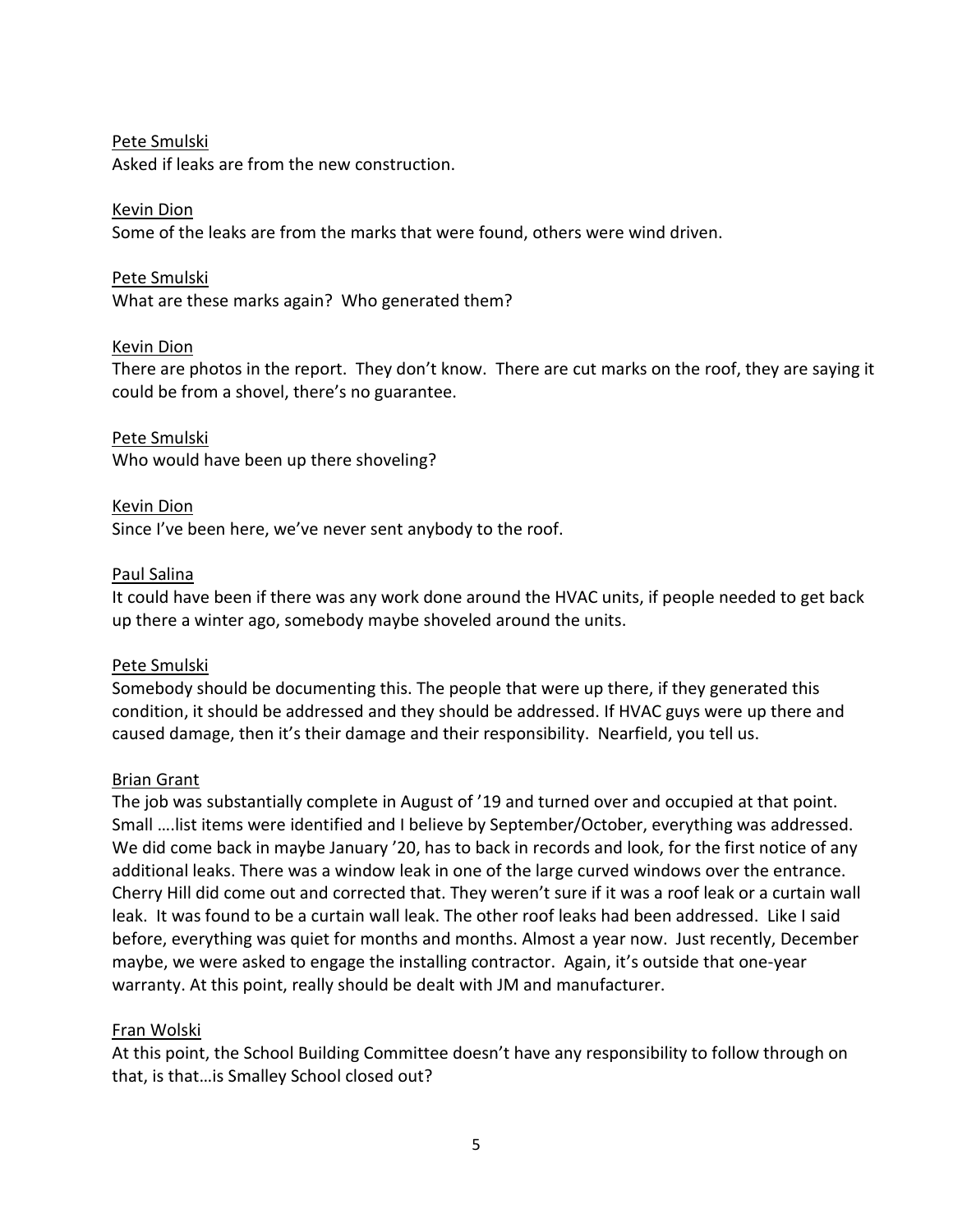## Freddie Khericha

The project has been closed out from here when the final payment has been made to Newfield. Now, to close out with the State, the Board of Ed has to accept the project and file it.

## Kevin Dion

So we can go ahead and take a look at the roof and do a survey, if you say that the project is done. At the same time, if the solar panels are to be put back on there, I don't think we should allow the solar panels to be put on until we have a full 100% understanding that as a group.

### Pete Smulski

I couldn't agree with you more

### Kevin Dion

So we'll delay. We'll get it done as soon as we can, but the solar panels will be secondary to the site survey.

### Freddie Khericha

I think what Kevin is saying is right, so that there is no finger pointing. The solar guys was saying the light was leaking before they came.

### Kevin Dion

There may be some cuts and penetration, but they also may be wind driven. A newer roof, we have these wind-driven issues and say, 'not our problem,' that might be a flashing issue, might be cutting corners where nobody's walking and nobody's been. I'd rather work as a team, but if we're going to say there's no further responsibility, that we'll handle it, but it may delay other projects.

## Angelo D'Alfonso

Did the leak cause any interior damage to the existing rooms?

Kevin Dion Some of our ceiling tiles

Angelo D'Alfonso Did the leak cause any interior damage to the existing rooms?

Kevin Dion Some of our ceiling tiles.

Angelo D'Alfonso Nothing major?

#### Brian Grant

Nothing that we've been made aware of. No, just some ceiling tiles.

#### Paul Salina

And also, with this, I'll put you in contact with the people from Tesla so that you can start to have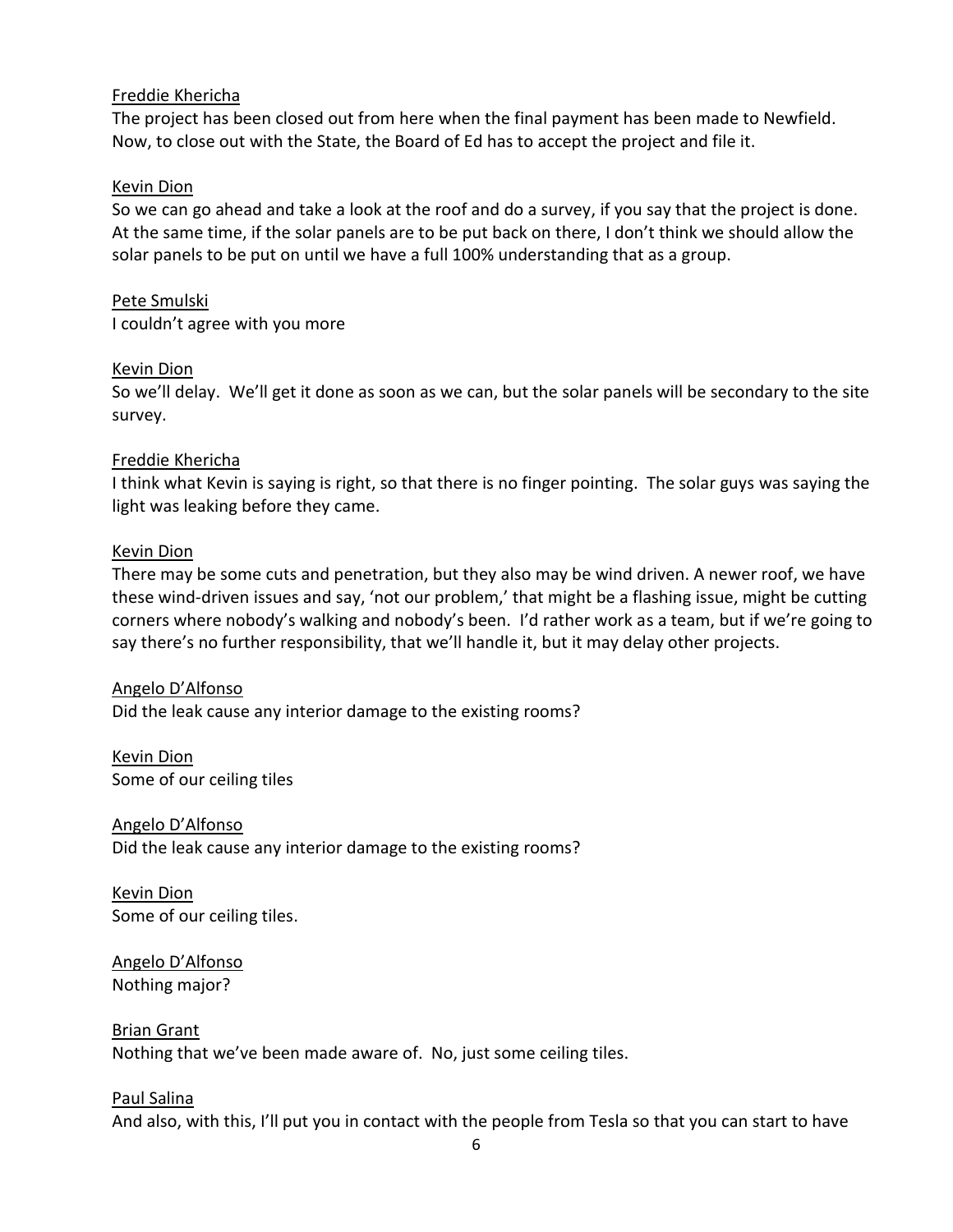direct contact with them because they said this spring, so things are getting close. So I'll give you the name of the person that could be the contact and the person we have discussed the roof with.

## Fran Wolski

Thank you gentlemen for following through on that. Hopefully, by the next meeting, we'll have some update and probably a resolution to the problem. Is there any other outstanding issue with Smalley?

## **Gym Floor**

# Brian Grant

You have the gym floor listed and this one has come back around recently, at least in our court. I understand, seeing a lot of information sent to us, it had been an issue all the way back to, I think, January of '20, February of '20, from what we can gather. There is movement in the floor, it expands and contracts, its meant to do that. The issue at hands seems to be some cupping. Its called panalization. Basically, if it over expands, the wood has nowhere to go, it actually tends to cup. The wood retains a memory and then it does not go back to a flat board anymore.

There's a handful of reasons why that would happen. Its speculation at this point. But we did meet on site with the installing contractor, Dave Gugliotti, who has done a number of projects in town here. He had concerns for the humidity levels in the space, as well as the moisture levels of the wood. It was extremely dry. We met late January, early February, Kevin? I forget the exact date. It was maybe four weeks ago. He was concerned how dry the wood was at this time of year. It should be hovering probably 6-7%, its down around 3 or 4%. So it's very dry, which is why we have the gapage and the spacing in it, because it's actually shrinking right now. In the summertime, Andreas was there, the principal, and she said, yeah, in the spring and summer, it kind of goes away. Now, its contracting, and unfortunately, you have this panalization, this cupping going on. It's now not going away.

The installing contractor as well as the Maple Flooring Contractors Association of America really say that there's a handful of ways that can happen, but the most like was that either of there were a detrimental flood, which we know didn't happen, or there was excessive relative humidity in the space for, 1. A prolonged period of time, or 2. Multiple seasons of that expansion and contraction. At that point, when the wood has nowhere to go, cupping occurs and that's it. No more memory. It stays in that position, so when it dries out, it's cupped.

Kevin forwarded us some information that Mr. Moore had a consultant, I guess, out of Rhode Island come take a look, I think, last July, at the floor. Had all the same findings that we basically found in the space about a month ago. His report – correct me if I'm wrong, Kevin, in a nutshell, said that the floor is reacting the way it should be. There's no inherent issues other than aesthetics with the floor and it will perform properly. We were made aware that inspection was happening, but we were not part of it and we were not given the information until just recently. So that's when we said lets go out there and meet. In the meantime, we know the information that everyone is going to look for is all of the trending date on the HVAC side, because they want to know what the environment was like at the time of installation, and now throughout the first one or two seasons.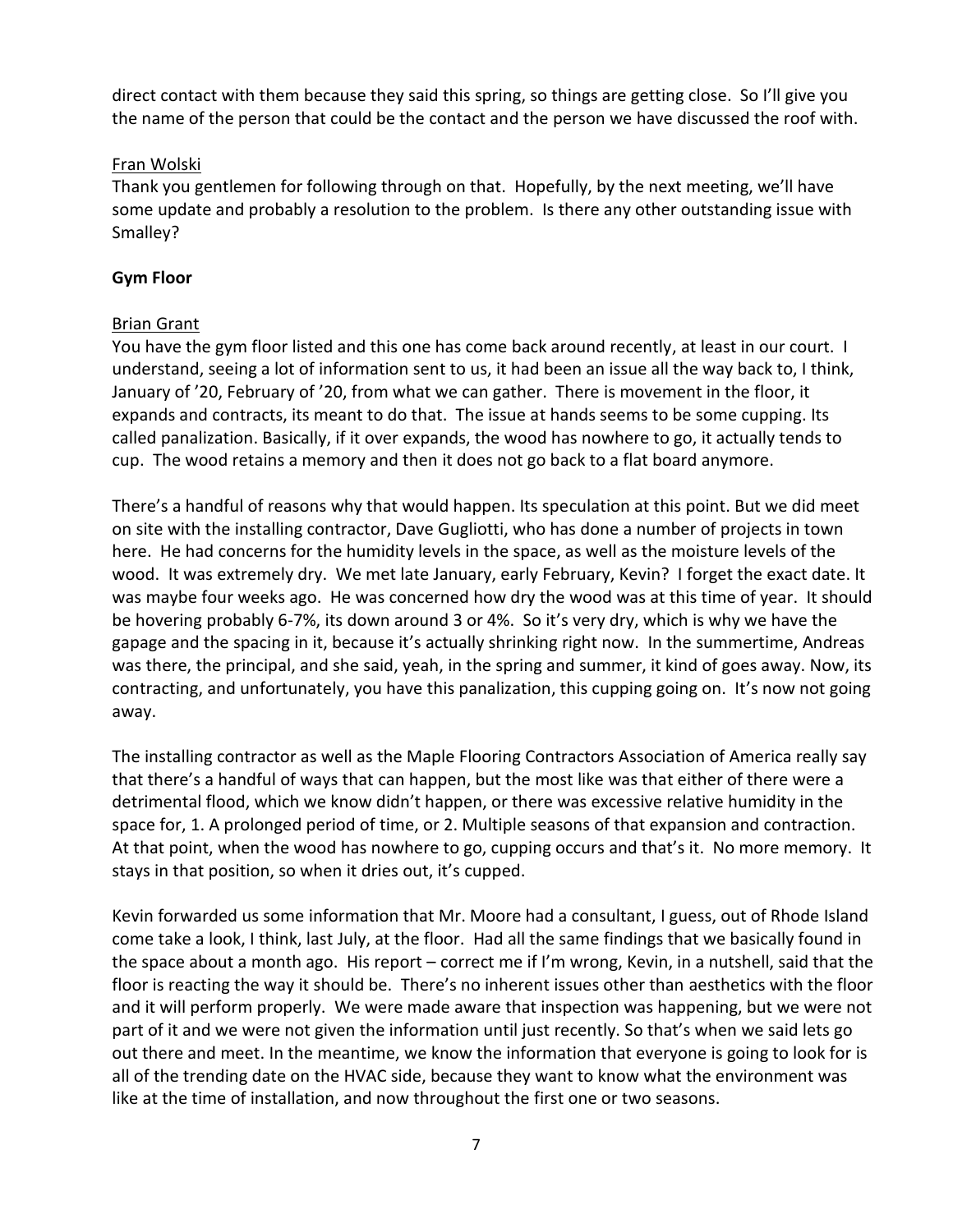ABS Controls is the control contractor that, I believe, Air Temp uses. We know the technicians very well over there. Speaking to Kevin, I offered to contact them. Their tech actually got back to me just before the meeting. There is limited trend data to tell what was there, and unfortunately, it's sent a 90-day refresh, so they can't go back to when we started. They can only go back 90 days at a clip. So, no one has any idea what happed from the time the building was turned over until when we got involved again this January. The data is just not there, so at this point, it's all speculation as to what happened.

## Fran Wolski

Unfortunate, when it dries out in the summer time, that's not when we need the floor. What kind of a safety issue is it to the children at Smalley?

#### Kevin Dion

The cupping over time would become a trip hazard. There's large gaps between the boards. And at this point, we've only gone through two winter cycles, of which, although there's limited data, there was no flood. And I don't know of any gym floor that has reacted like that after only two years without something, whether it be by design or installation, so although there is limited data, we have to assume that one of those two is happening because there is no documented flood, correct?

### Fran Wolski

I remember when we built Roosevelt School, it happened to the gym floor at Roosevelt, and it seemed what had happened is that the contractor didn't put some kind of a layer between the cement and the tile, and that was causing the…

## Brian Grant

Well it could have been a poly vapor barrier, but we have (inaudible) on that floor.

#### Freddie Khericha

Everything is here. If Kevin says it could be a design. It's not a design. The floor is there. That floor is specified to everywhere. So it's not a design issue.

#### Fran Wolski

Is this going to be an additional expense to the bonding?

#### Freddie Khericha

No, its not a bonding. The project is closed out from the Building Committee's purpose and I believe from the State also. I don't know if…

#### Fran Wolski

Well who is going to, if there's any added expense, who is going to be responsible for that?

#### Freddie Khericha

The owner needs to find out. The Board of Ed needs to find out what the cause is and to find out that somebody did it on the flooring, then they can tell Newfield, that this is what we're finding, we fixed it. Newfield, this is the cost.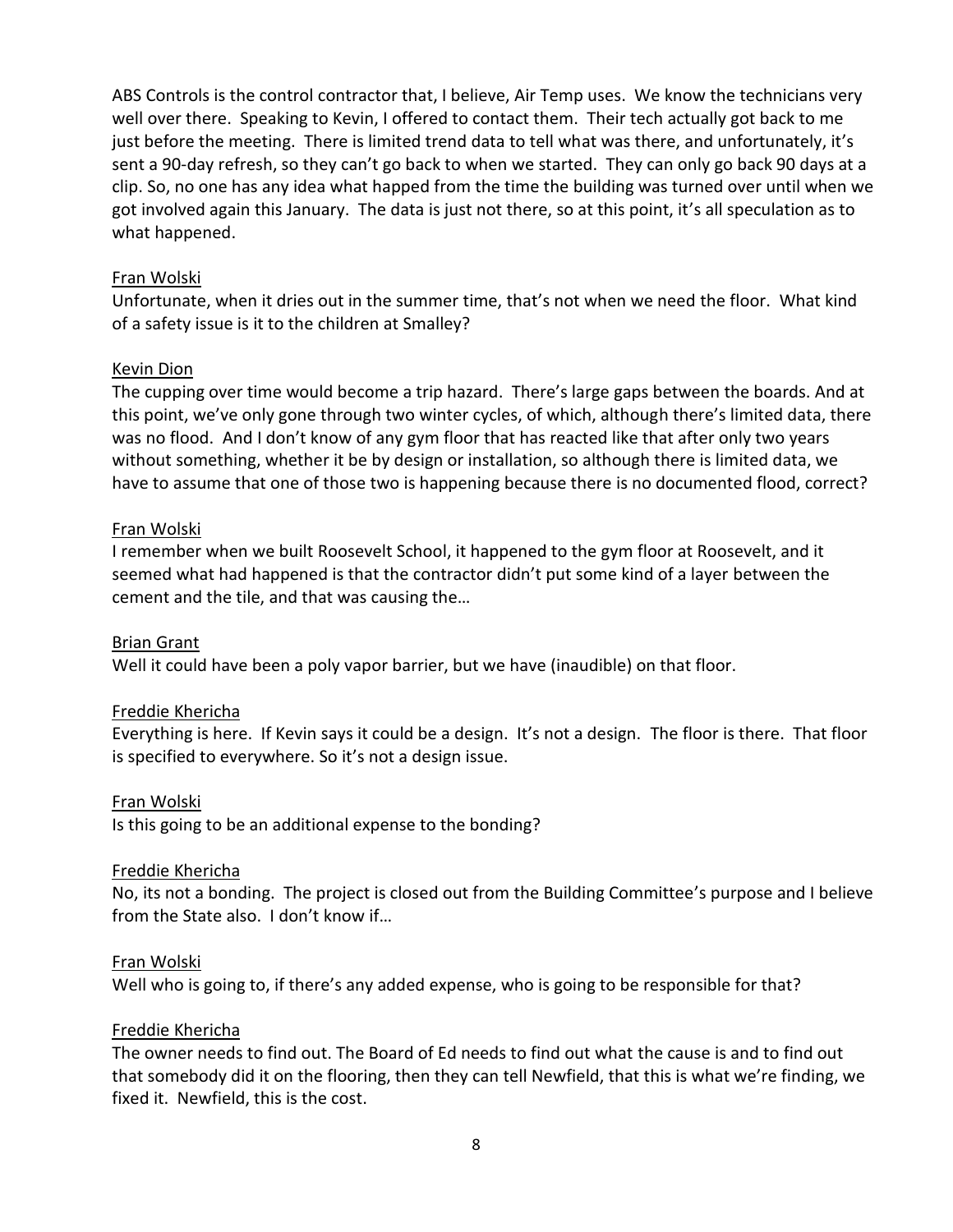### Fran Wolski

I would ask that this situation be post haste in getting a resolution please.

### Freddie Khericha

From our perspective, we did everything. The system was balanced. It all was there. No issues. And suddenly, it happened after one year.

### Kevin Dion

Just a clarification. So you are suggesting that I find someone to give me advice on what happened to the floor, give a cost estimate.

### Freddie Khericha

Find what the cause is. What caused it? Because when Ray called the expert from Rhode Island who does this for a living, he came down, looked at it, and gave it a report and said that there is nothing wrong with the installation. It's something with the humidity.

### Pete Smulski

So that brings the HVAC guys back in.

### Freddie Khericha

The HVAC guy did something (inaudible), and they have a contract with Air Temp to repair and balance it. Have them check it out. If its balanced the way it was designed, because Air Temp is a contractor with ABS. They are the one who balanced the system.

#### Fran Wolski

Mr. Dion, I remember having a conversation this past summer with the principal Andrea Foligno, I can't recall exactly..she did say something about the gym. That was this past July. If there was an issue at that time, would you please check it out with her and that might give some insight as to what has been going on.

#### Kevin Dion

That was the time Mr. Moore brought the consultant down from Boston or Rhode Island and brought them in all the way from there to give the notice.

#### Freddie Khericha

He's finding that there's nothing wrong with the floor, its (inaudible).

## Paul Salina

But at the time, was there a concern with if they weren't keeping the air conditioning cool enough and there might be a humidity buildup?

## Freddie Khericha

His comment was there but (inaudible), but Ray did notify and say Hey I'm going to call this guy. Brian and myself said, when the guys comes, tell us, we'll be there too. Unfortunately, it so happened we never heard from Ray afterwards. That was it. Then Brian said, what happened was that Ray called me, and said, 'Oh, the guy called and said I'm in the neighborhood. Can I just come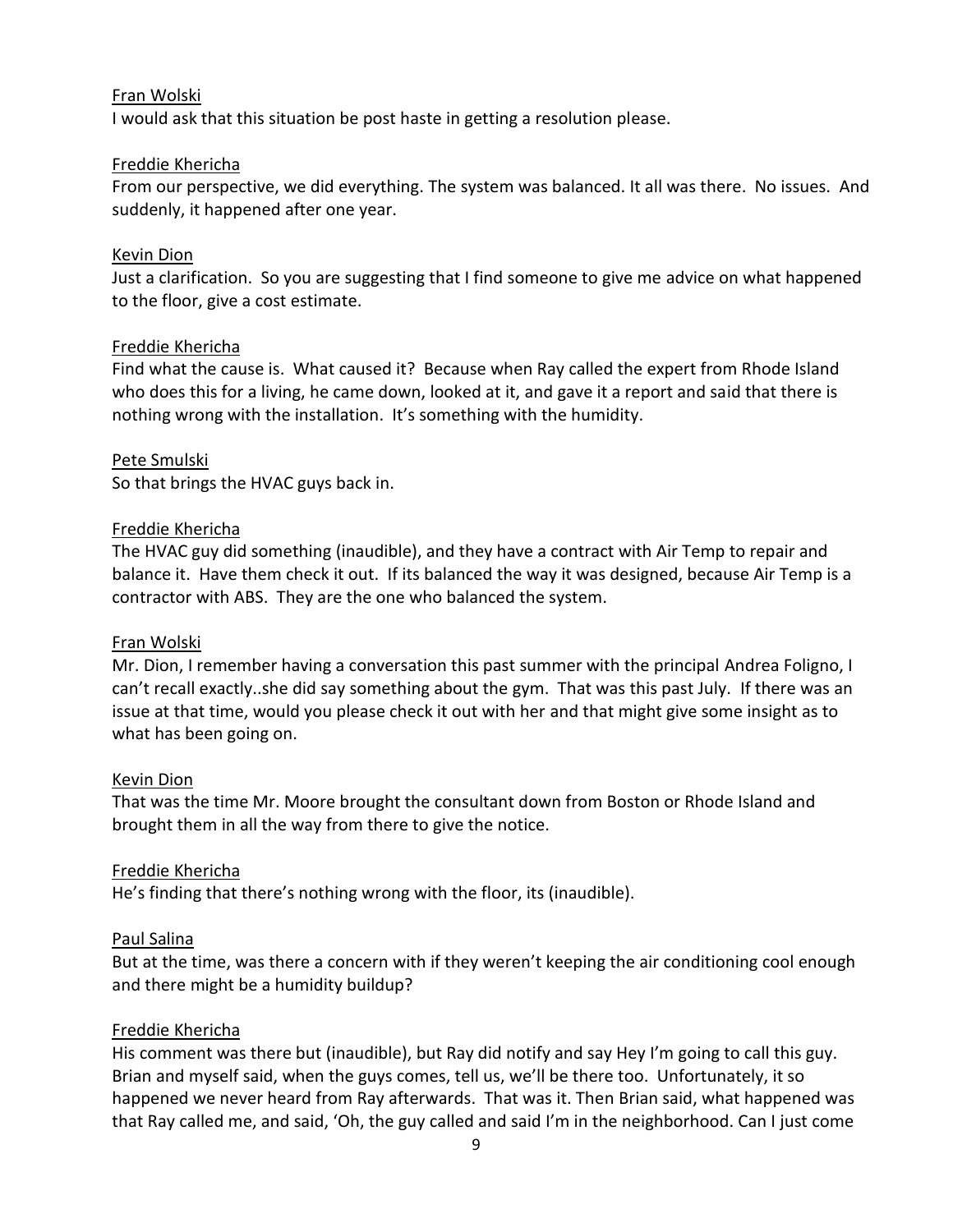down, because I am around.' You he said, 'Yeah, come down.' He just came down, so that is why Ray could not tell anybody that the guy came because he came down with Ray. And whatever findings he had, Ray did not give to everybody and I would imagine the reason was the consultant said there was nothing wrong with the floor. You have the humidity and you need to deal with it, so Ray did not tell anybody on our side that this what the issue is until Kevin approached it and said, 'Hey, there's a problem. And we said, this is what happened. We said, 'Don't you have any paper work?' And Brian said, 'I have no paperwork.'

### Brian Grant

We heard about it through the design discussions at Chamberlain. So we actually had a little impromptu meeting out there with the installer to try and figure out if anything on their end went wrong. Gugliotti is well respected. He has done a number of projects here and he said all of the same things the consultant has said six or seventh months prior, so we're at a loss as to…"

### Kevin Dion

And yet, there were two drains, right? Those drains get corrected?

### Brian Grant

There was one drain cover that needed to get corrected. And, I don't know, I'd have to follow up with him. It was either last Wednesday or this Wednesday, he was supposed to get in touch with (inaudible)

### Kevin Dion

The one that was corrected before, and I guess he missed the other one, is that it?

# Brian Grant

I think so.

#### Kevin Dion

So, even though it was a perfect install, there were drains that were not flat space, so they didn't move with the flow…not to make a big leak, but to go from drains, it wasn't as perfect an installation as we said. There were issues with the issues being corrected.

## Danny Salerno

Just a point of information, I was there for (inaudible), it was brought to my attention by the principal as well that I shared at several locations, and the drain area literally is raised. When you walk in from what would be the western portion of the gymnasium. It's only six or eight feet in, the drain is. It's about yay big and it's raised probably a little under a quarter of an inch. It's very obvious. It's already treacherous. I thought the floor was miserable when I saw it. I couldn't believe the gaps that were existing. I didn't walk the whole length of the gymnasium floor, but I did see that.

## Peter Smulski

It seems like you have two issues with the HVAC guys. You've got the roof issue. Somebody was up there with shovels and stuff, perhaps working on the product. And now you've got this other issue with the floor. I think we have to take a look at these guys again.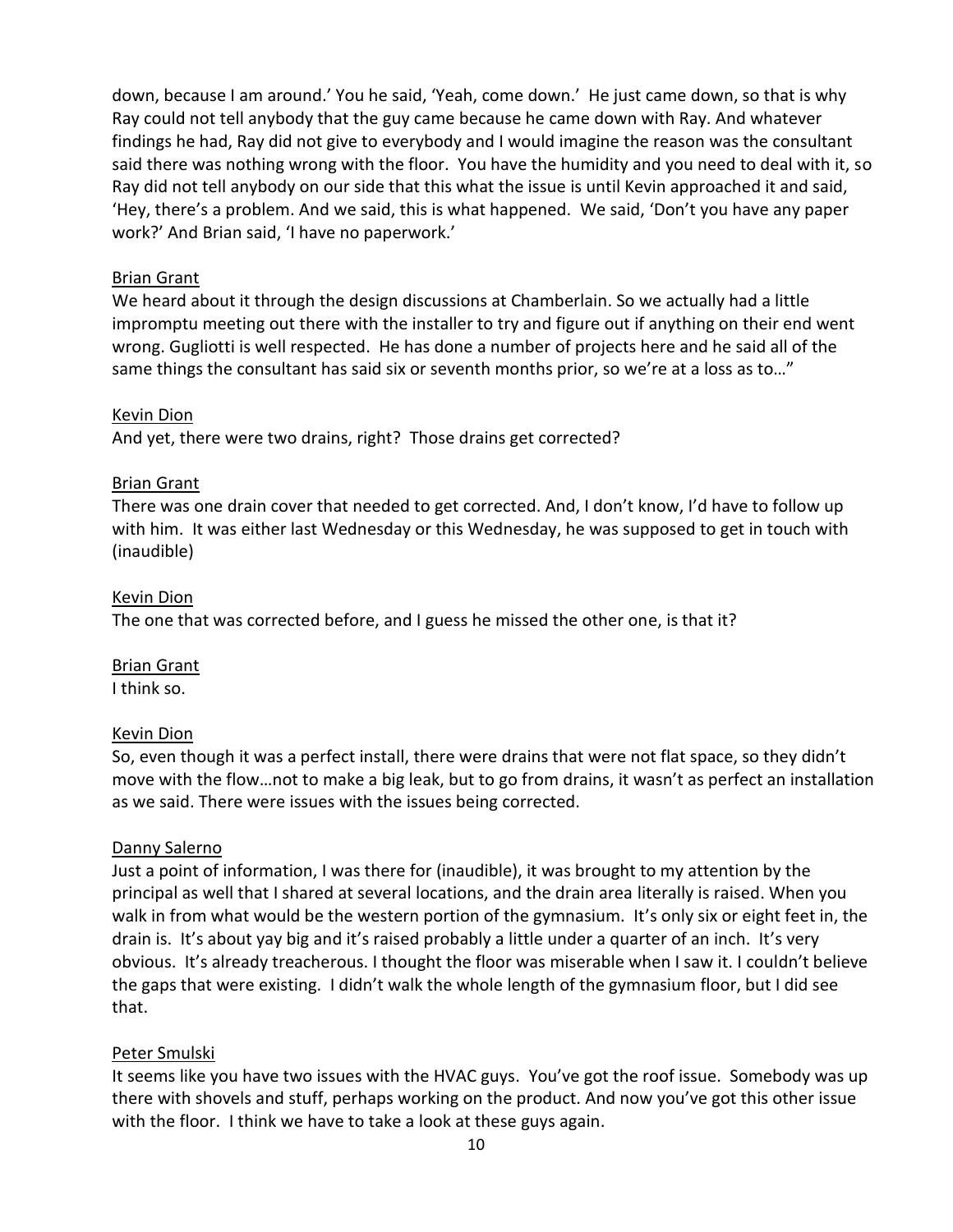## Freddie Khericha

Everybody's concern is the same thing. Something happened for the gym floor. Because two guys came and both of them said the same thing.

## Fran Wolski

I guess it's a situation in progress over here that the warranty is over with, isn't it? Its gone. Unfortunate. I hate to ask, are there any more concerns?

## Freddie Khericha

Kevin, to answer your question about this drain, I asked Brian, he has to find out what happened. If there's a missing other one, why (inaudible). The one that you just mentioned.

## Brian Grant

If it's the same one we looked out there, I have a picture of it here and, again, Gugliotti said last week or this week. So it should have been today. So I will follow up with him in the morning to make sure that he checked with her. We kind of left it that he would deal with her directly. He didn't know the school schedule.

## Freddie Khericha

Does he have any recommendation of how to fix these cups?

## Brian Grant

He basically said the only way around it at this point is to sand it down, refinish it, and make sure the HVAC stays to the recommended temperature and humidity and air flow throughout the space. I'm sure (Ken Bo? Inaudible) or whoever the consultant was would probably tell you the same thing.

# Angelo D'Alfonso

Brian, was that always a requirement? That the temperature needed to be a certain amount at all times?

## Brian Grant

Yeah. The schedules were created for there so there was certain amount of air flow. Morning warm up. Off hours for efficiency. We spent a lot of time in the gym area making sure everything was correct. That was one of the very last areas we did. Not only our team, Freddie's team, their consultant to see, yes, we also had a commissioning meeting. And they had a lot to offer too. And more adjustments were made to that system then really what was called for to really enhance the performance. So again, that's really why we're at a loss. Because when it was turned over in August or September, there were no issues. No balancing issues. No scheduling issues.

## Bob Ames

Is there a control for that in the building somewhere?

# Bobby Smedley

I'll go on record. For those of you who don't know me, I work for Mr. Dion in the Facilities Department. And I worked for Mr. Moore for many years. This came to the attention of Mr. Moore, and at that point, he brought it to my attention, so I verified with Alex from ABS that the system was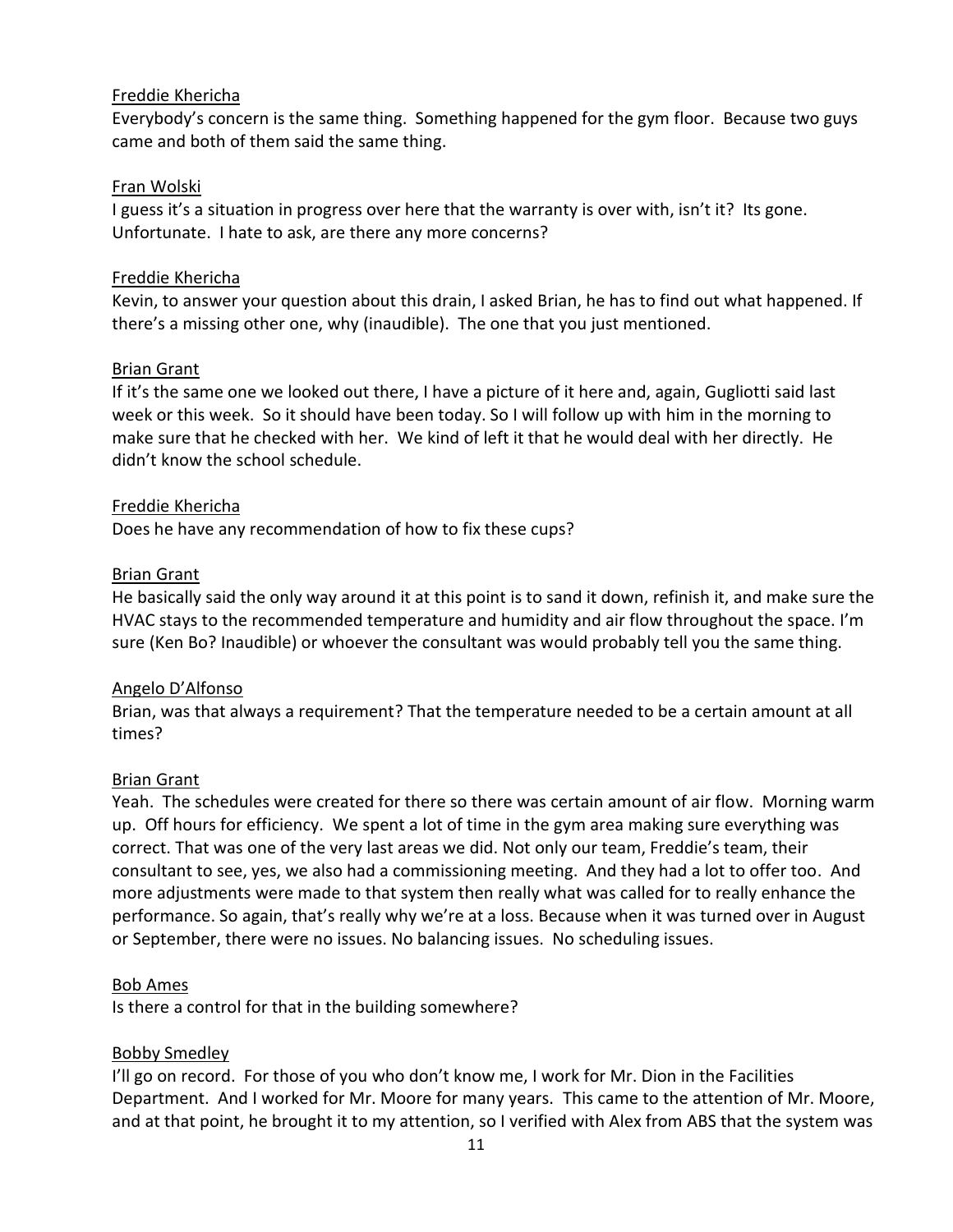functioning as designed and built out. That it was still operating to the balancing specs and the humidity level was maintaining. I initiated the data because ABA had not on the system. So that is accurate that there is only 90 days of trend data because that is what the package came with to be able to retain. From there, more scheduling was added overnight to ensure that the humidity level wasn't spiking or dropping overnight, and that still exists today, that overnight schedule for the gymnasium floor. So where the humidity is coming from is still a great question.

# Brian Grant

When did you put those in place though? When it was this past summer, probably, July when it was brought to everyone's attention?

Bobby Smedley

It was end of the school year/beginning of the summer.

Brian Grant Of '20?

Bobby Smedley Exactly.

# Paul Salina

I'm just wondering too, last year at this time, schools were closed because of COVID. I'm not sure without people being in the building, if that affects anything. You had the entire spring it was unoccupied, which could have played a role in it. I'm not sure if people had doors open because there was always that thing of fresh air and we know that the windows didn't open, so would they keep doors open. It could be a variety of issues that could have occurred.

# Fran Wolski

Point well taken. Any other issues at Smalley?

Brian Grant

Not that we're aware of. Do you have anything Kevin?

Kevin Dion

Nothing else at this time.

# **C. CHAMBERLAIN ELEMENTARY SCHOOL Elementary Addition/Reno as New**

1. Discussion and or action concerning outstanding issues Chamberlain School.

# Fran Wolski

Chamberlain School. Discussion on Chamberlain. Before we, as part of Chamberlain…I guess this could be other business. Freddie? An update on Chamberlain?

2. Transition month as CSDNB support is reestablished – Updates and input needed from: 2B. KBA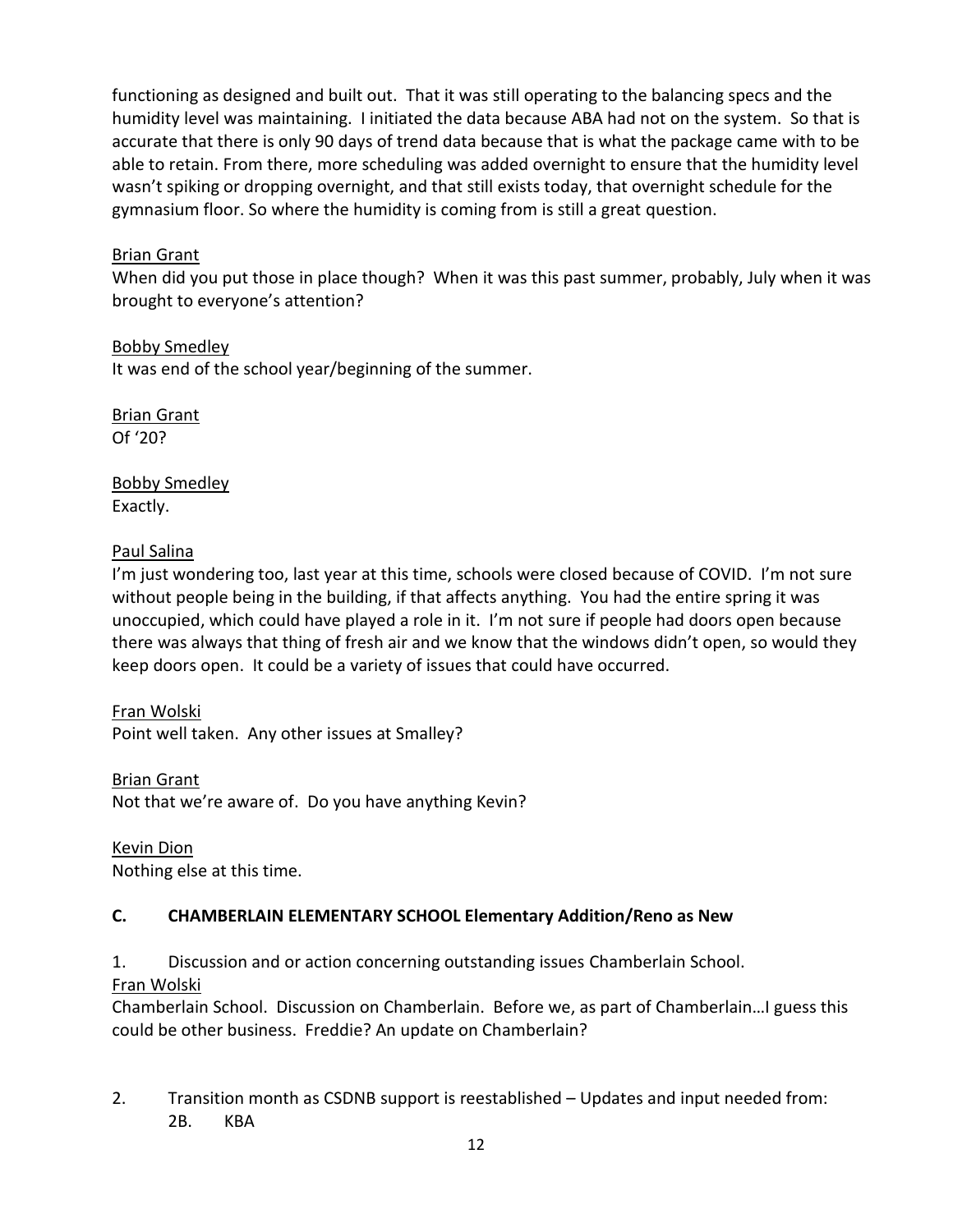## Freddie Khericha

The update on Chamberlain is that we are schedule. I have a cost estimate that I'll pass around to go in the record. I can email it to all the members if they want. Basically, we are on target. We are on budget. We have on estimate from Newfield and one estimate is hired by KBA separate. Both of them are within \$300,000 for the \$38 million where that goes. So we are on budget. Newfield has, like, 40 page estimate. Our consultant has 45 day estimate, it's like a book. So I can send it through to any members of the Building Committee that wants to see all the pages, or just (capture? Inaudible). I didn't make much copies. I have three copies and I gave one to Kevin. I can share it. I can give it to you. I can share, I can give it to you so that you can attach it to the minutes.

## Fran Wolski

I know you were concerned that you had some reports with deadlines with the State.

## Freddie Khericha

Yes, those issues, we still lack some paperwork. Which I'm working with Kevin. We need a couple of letters which needs to be endorsed by the Superintendent. Kevin is trying to get those two letters signed. One of them is a sort of the dates of the security drills. The state says, 'You need to provide a log for how many kids are in each school in the building.' And I suggested in the files, there may be some log.

## Paul Salina

Years ago, we always collected logs from each schools about fire drills.

## Freddie Khericha

So what we need is to just attach it. Even if it's not updated two years ago, say this is. Because we have a form that needs to be attached. We met with the local building inspectors last week to tell them that we are coming down for their final approval just to make sure we review with them. They looked at it. We are going there at 9 o'clock on March 31 for the local officials to sign off. They are telling us that it is signed off so we can take the next step.

The next step – I requested when I went to Board of Ed meeting, that I would like us to be on the agenda. There are three forms that need to be signed by the Board of Ed. One is the Superintendent and one is the Board of Ed President.

Fran Wolski And what's the time for that to be done?

## Freddie Khericha

April 5 is the meeting and I said we need to be on the agenda for April 5. I'm going to request the Building Committee to have a special meeting on April 7 just for one item – nothing else. Just to approve and sign and its good for the State. So we'll be going to the State on April 12. That's the final blessing from the State. The State then issues a letter that says, 'Now, if you want, you can go out to bid. Once they bless it, we go out to bid.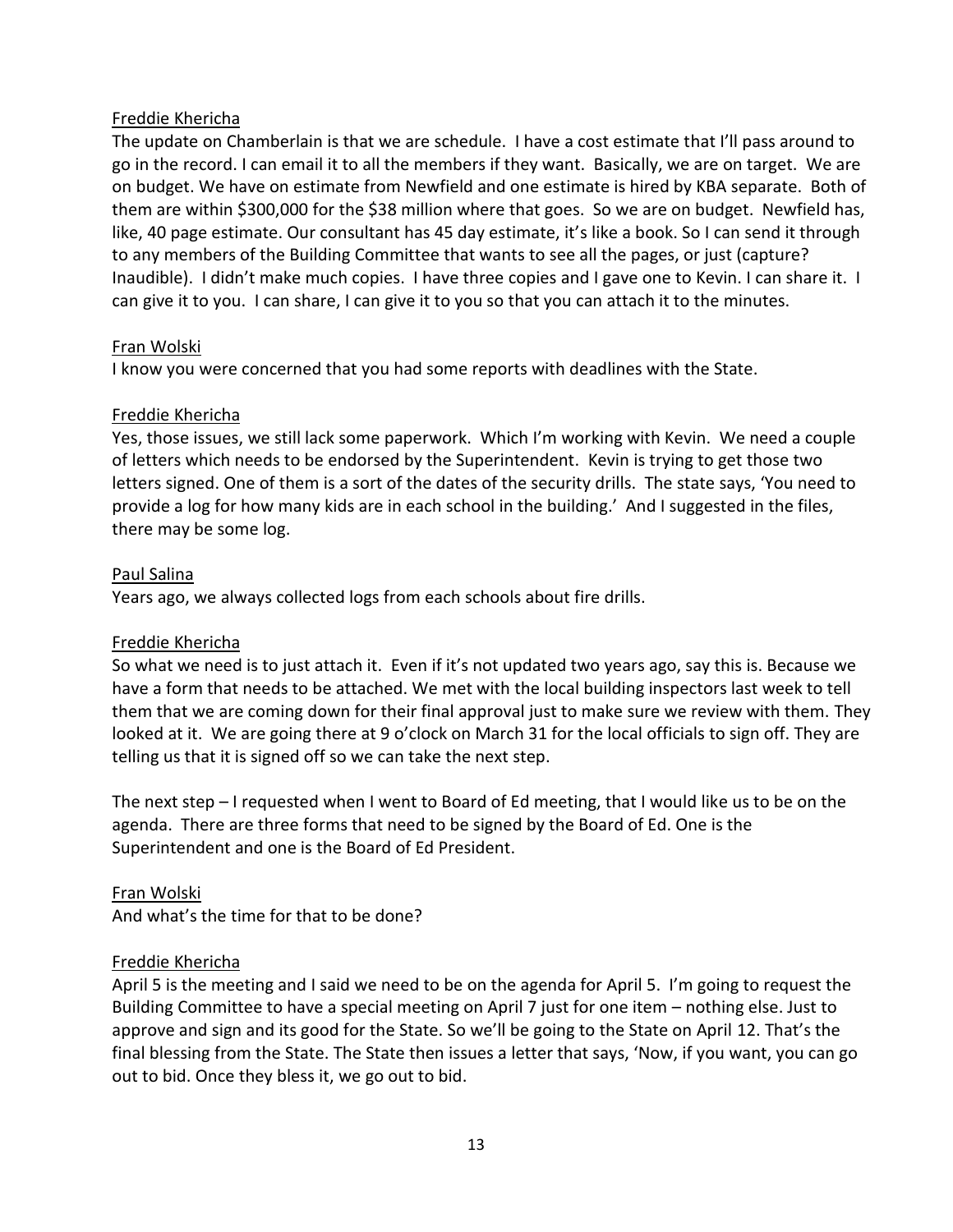There is one email today from Kostas, from the State. They need planning and zoning site at the City in writing that everything is okay. We've went to the City quite a few times, and they said there are no zoning issues. You don't need any zoning approval. They want something in writing. So, I reached out to Sergio today and I am waiting for call back. If they could just do a letter or something. So we can send it to Kostas and say, 'This is the letter that says we're okay.'

## Fran Wolski

So have you placed that in the hands of the Superintendent?

### Freddie Khericha

No, that goes to Sergio at the city. So I reached out to Sergio, and I left a message on his voice mail. Other paperwork we have, and I requested with Kevin, is that we have security drawings. We have layout of the rooms. Just to make sure everything is okay from their point of view, there are no issues. Kevin was in our office, graciously came down. And he said, 'Freddie, there's nothing else we can do than what you've got.' And I said, 'All I need is Manny or something to say, yes, this is fine.' So we know that loop is closed.

Same thing for the security that I had indicated to the committee and Kevin before that we had spent a number of hours with Smedley and went through the security and everything. And Kevin said, 'We have a new security person who would like to look at it.' And I said, 'No problem.' So we would like to get those comments and he said he's working on it. Maybe there is no comment, and he says everything is fine. And the same for the hardware. So those things are open that we can get done by the time we go to the State.

#### Fran Wolski

I'm sure that now that we're in a month of transition, that we'll have that done in a timely fashion.

#### Freddie Khericha

But those are the items pending that we need to clear up. And I would request a Building Committee special meeting. If its special, I don't know if we can do it at noon. But nothing more than five minutes.

#### Paul Salina

Might even do a Zoom meeting for that.

# Freddie Khericha

Anything, but I'll need your signature.

#### Fran Wolski

Okay. I'll be available. I'd be willing to come down to KBA or to the Board of Ed, wherever.

## Freddie Khericha

We can come to your place because we need you to sign it, and Kevin requested that the dates you choose for us to be physically present because, generally, Ray used to take the forms and go to the Board of Ed and get them signed. So he said, 'Let me check it.' If they say you don't need to come, just give me the paperwork. And I said, we'll tag you for it, for what needs to be signed.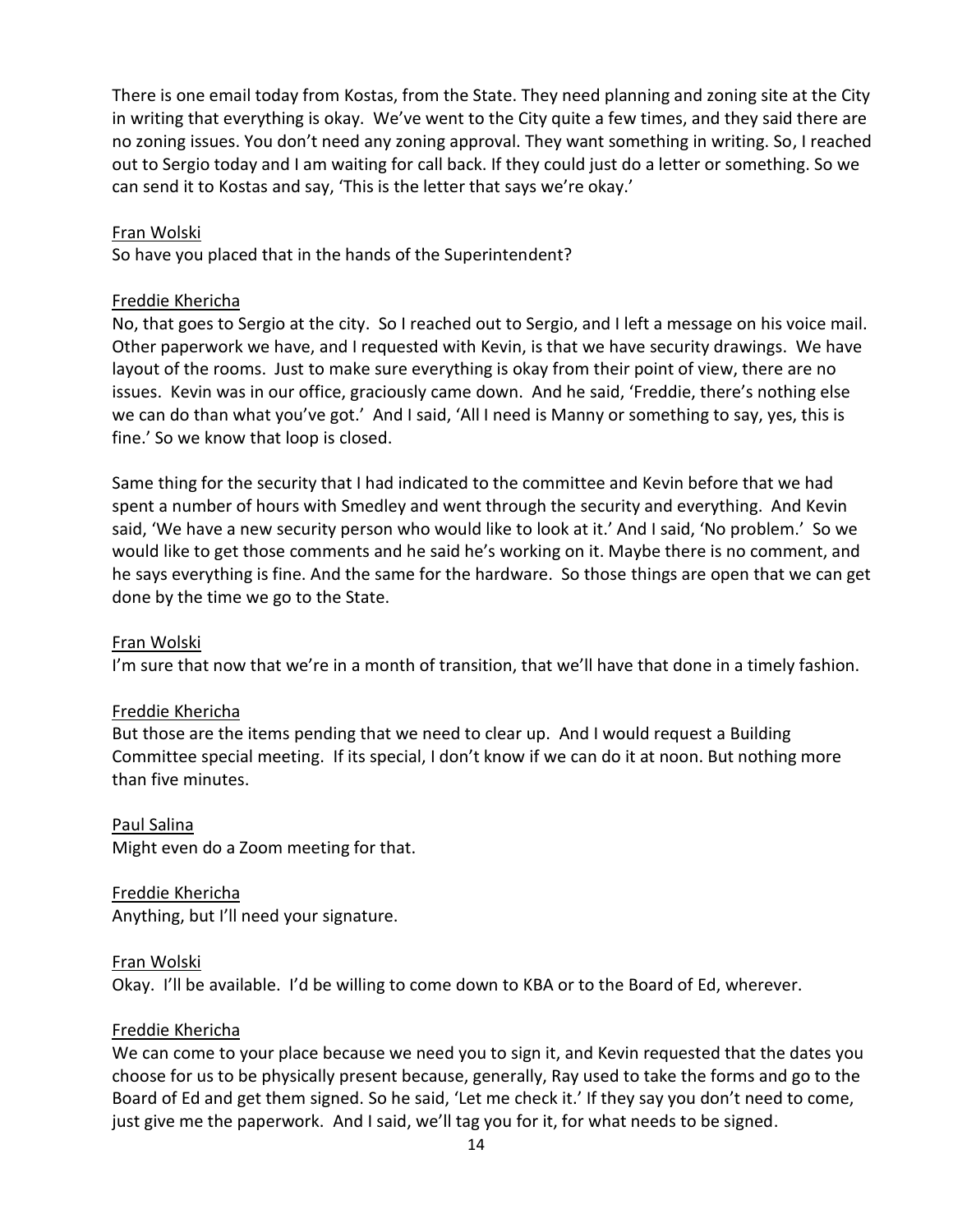*Mr. Smulski made a motion to authorize Chairperson Wolski to sign the documents so that everybody doesn't need to attend the special meeting. Chairperson Wolski asked for a second. Mr. D'Alfonso seconded the motion. The motion was approved unanimously.* 

## Freddie Khericha

Then Kevin will let us know. Every meeting that we have scheduled is falling into place.

## Fran Wolski

All the plans have gone through Chamberlain school, the staff? That's all up to date?

## Freddie Khericha

We met with Manny. We met with the music teachers. We met with Mrs. Clark again. Everybody we met with said everything is okay.

## Fran Wolski

I know that we do not get involved with the negotiations, but I know you need to have…in essence we need to know where we are in swing space.

### Freddie Khericha

Kevin, would you please let them know what the state of the swing space is, please?

### Kevin Dion

We have told Sacred Heart that we're negotiating, we want to lease the space. It is in the lawyer's hands to negotiate. As the negotiations get down the road, we'll bring in Building, we'll being in our own people from MIS, etc. and we'll bring in the architects for any code violations that we need. We're just not there yet, we just started negotiations with Sacred Heart.

## Fran Wolski

You haven't started the negotiations yet?

#### Kevin Dion

We have told them our intent. We need to start the discussions. Its in the lawyers' hands and the Archdiocese's hands.

## Fran Wolski

I think that needs to be done quickly because everything needs to be in place by the end of June when the kids get out. So that if were going use Sacred Heart as a swing space we need to have the people who are going to pack up the boxes. You are going to have to find out who they are. That's not our jurisdiction. That's all on you. But I don't want to have the project held up because the swing space needs to become available so we can empty out Chamberlain School.

## Bob Ames

What's the backup plan to that? Say Sacred Heart falls through?

#### Fran Wolski

Unless there's another available space…isn't there a building on John Downey Drive?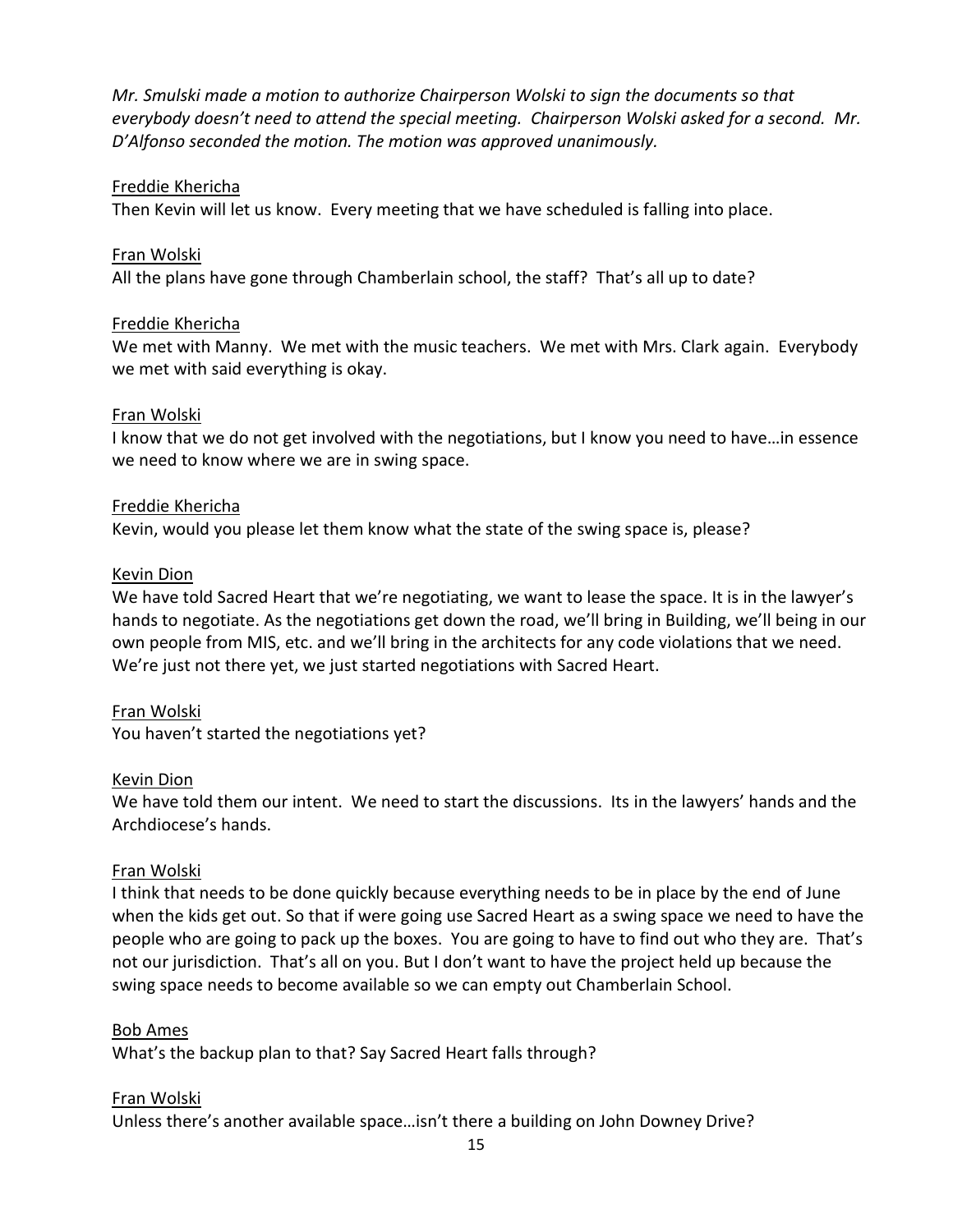## Paul Salina

There was a magnet school there. I'm not sure if it's still in use. I don't think it is but I don't know who owns that.

Pete Smulski Kevin, do you see a problem?

## Kevin Dion

The School District is fairly confident that Sacred Heart, which is a functioning school right now, will continue to be able to function for our needs.

Pete Smulski So you don't see a problem.

2C. Newfield

Fran Wolski Brian, where are you with Chamberlain?

## Brian Grant

Not much more to add than what Freddie said. We're starting to develop a lot of the front end documents. Decide on what the number of bid packages, type of bid packages, for the trade contractors that bid the project. We're going through that now. We met with Freddie late last week to go through prices that we're going to ask for from all the various bidders. We're further developing the project schedule now. It's not going to change much from the initial one that we presented to you guys at the time of interview. That road map is still pretty accurate, but we do want to expand it so there are no questions at bid time. We'll be reaching out to Kevin probably in the next couple of weeks to schedule a time to get Ray and Camille on our team up there to kind of start poking around and take a look at things, get use to the lay of the land. And then work with Kaestle to...right now we're looking at late April.

## Freddie Khericha

April 11, they are approve it in one week. And then we work with Kevin to advertise in the papers. And off and running.

## Fran Wolski

Are we behind on that bid schedule? Because I know we are concerned that we're at a time now that we could get pretty good prices.

## Brian Grant

As far as bid schedule, there are no issues. I'm speaking to the actual construction schedule from the time that the bids come in to when the project is complete. We have to develop that so that all the bidders know when their activities will be taking place throughout the project. They need winter conditions. Certain things accelerate. So, we're working on that. To Freddie's bid schedule, as he said, all of the dates are coming into line now.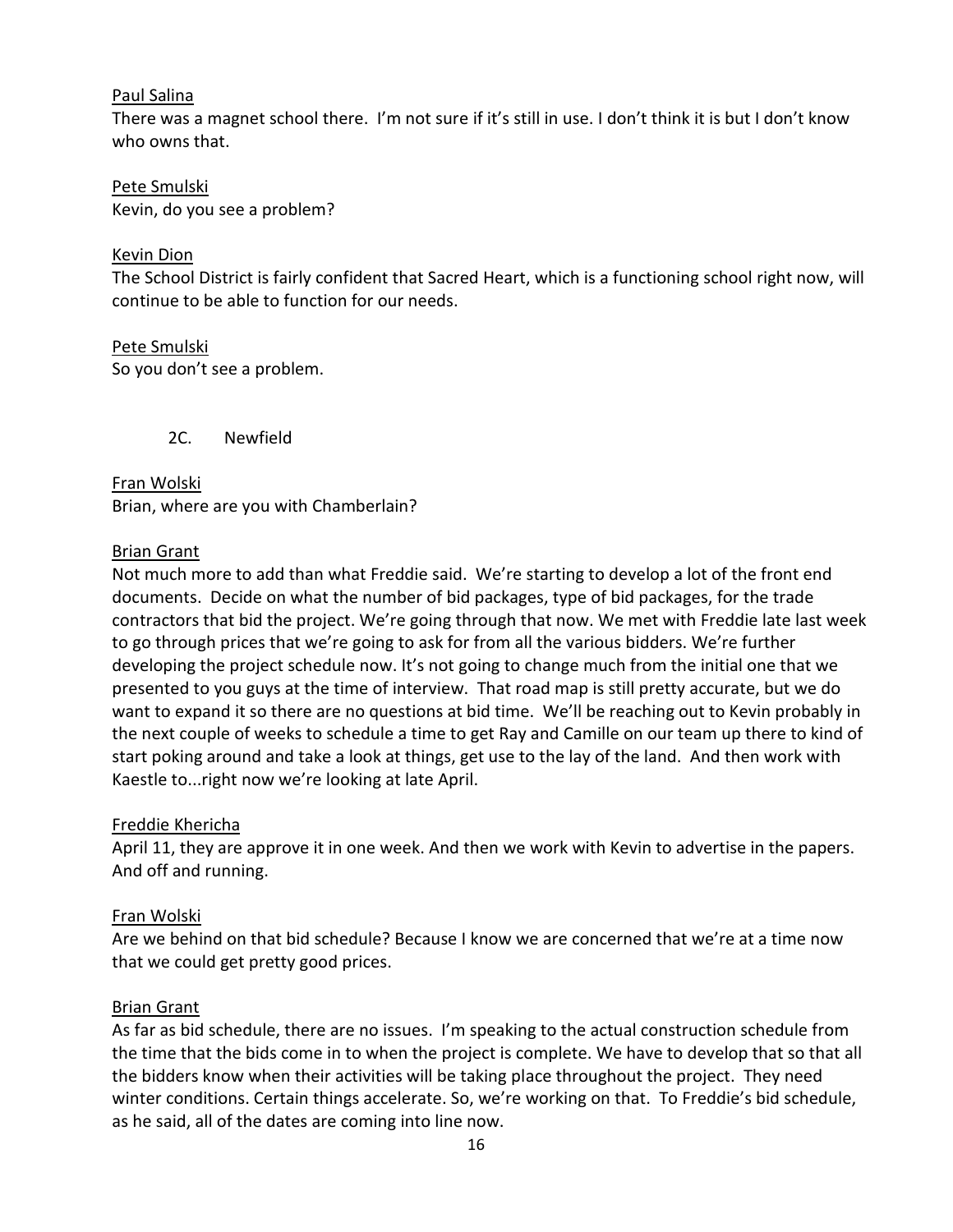Kevin Dion

Can I ask, on this sheet, just to clarify the escalation of start date for July 21, why the 1.37%?

Freddie Kharicha That's what they do, is they estimated it today. So they go from now to July.

Kevin Dion They are assuming the increases that occur.

Freddie Khericha They anticipate by July, there will be some extra cost. So when they started this, Kevin, from beginning, it was like 4%.

Kevin Dion So these two were softer…these are softer costs.

Freddie Khericha As it gets closer, they keep adjusting it.

Fran Wolski Any other information Brian?

Brian Grant

Not regarding Chamberlain. We're working closely with Kaestle and ready to hit the ground running.

Fran Wolski Any questions from you gentlemen?

# **E. OTHER BUSINESS**

# Fran Wolski

I'm going to put other business ahead of the bids and the payments. This SBC is the project is Chamberlain as a renew project, and also doing the roofs at Slade and Pulaski. I'm asking that an RFP be put…don't you need to have an architect, for the… (Freddie Khericha said, "Correct")? So we need to have an RFP issued, Kevin, looking for an architect looking to do the roofs. That's required by the State.

# Freddie Khericha

When money got appropriated, at that time, Ray and I went to see Kermit at the State, with the drawings and everything. When the Mayor approved the funds because we thought..then we offered Ray. But then, we said wait till that happens and the process comes through.

# Paul Salina

Are you saying we have drawings?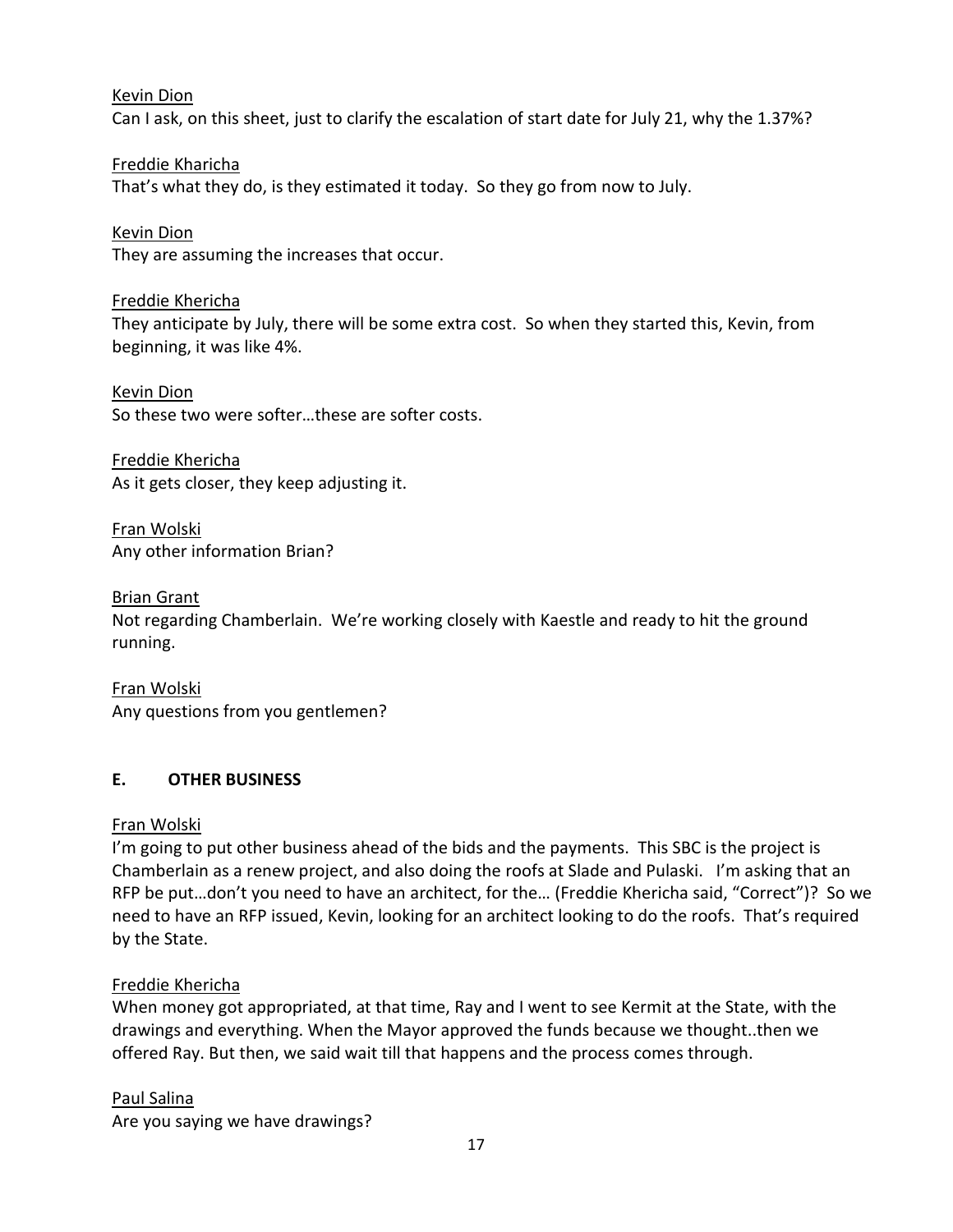## Freddie Khericha

We had made preliminary drawings just to share with them, to say this is what is and what will be coming. It was like an unofficial meeting that we were there and we met to talk with them.

## Fran Wolski We still need to get that RFP.

Freddie Khericha Officially to do it.

## Kevin Dion

Was the application submitted? This is before my time. What was the application a non-priority project?

Freddie Khericha The roof does not come under priority, Kevin.

## Kevin Dion

Non-priority. It's not a priority. But, we can submit it at any time. I wondered if they submitted the application ahead of time.

## Freddie Khericha

No, because you need to have the Board recommend to do it. The Building Committee did, but the Board hadn't done that and Ray didn't go through the Board.

Kevin Dion So the Board hasn't approved that project?

## Freddie Khericha

No. We need that approval to take the next step.

Fran Wolski What do you mean you didn't get approval?

## Freddie Khericha

The Board has to approve it for the State's purposes because when you go to the State and apply grant applications….

Fran Wolski I'm a little confused here. The bonding…

## Freddie Khericha

That's right, the Bond Commission approved the money. That this is the money for you to spend. When you to file a grant application, one of the thing is they need a letter. From the Council, there is a letter to approve the money. You need approval from the Board of Ed too.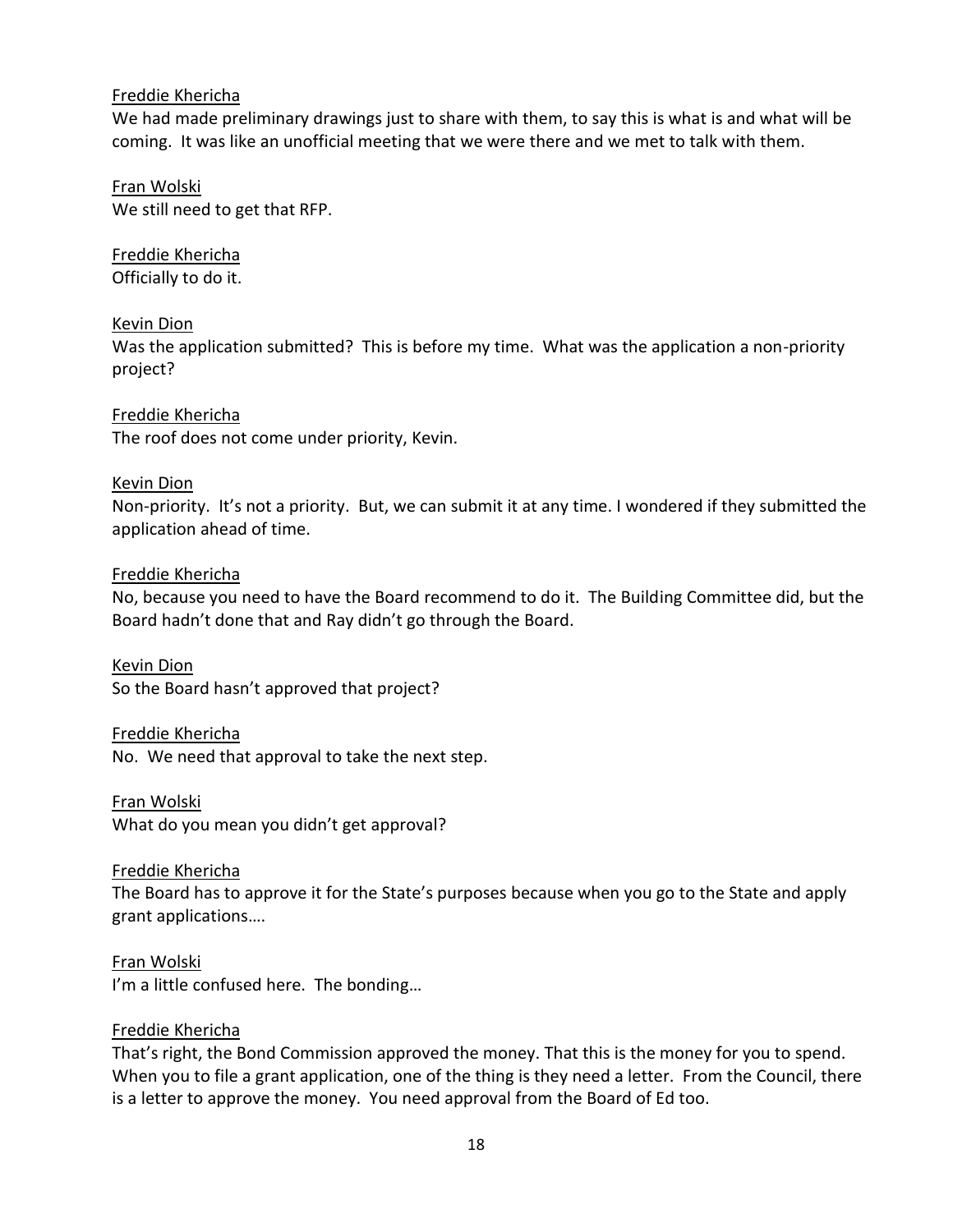Fran Wolski I thought that was done.

## Freddie Khericha

No. The Board of Ed hasn't done that yet.

## Fran Wolski

Well, Mr. Dion, I'm going to ask you for the next Board agenda, that the project for the roof at Slade and Pulaski has to be approved. I assume it must be my responsibility to ask you to do that. Unless you want me to call Nancy, I don't know the proper protocol.

## Kevin Dion

I can discuss it with the Superintendent

## Fran Wolski

Ok, thank you. Because I think that is something else that we need to keep going as well. Any other comments from Board members about the projects? Hearing none, I'll ask for D. Chamberlain Elementary School payment.

# **D. CHAMBERLAIN ELEMENTARY SCHOOL (Addition/Renovate As New/Site Improvements) – INVOICES/APPLICATIONS & CERTIFICATES FOR PAYMENT**

1. Kaestle Boos – Invoice 20004.01-7 – dated 2/26/2021 - \$300,000.00 (Professional Services)

*Chairperson Wolski asked for approval of* payment to Kaestle boos in the amount of \$300,000. *Mr. Ames made a motion to approve payment. Mr. D'Alfonso seconded the motion. The motion was approved unanimously.*

2. Fuss & O'Neill, Inc. - Invoice 0229362 - dated 2/19/2021 - \$225.00

*Chairperson Wolski asked for approval of payment to Fuss & O'Neill in the amount of \$225.00. Mr. Ames made a motion to approve payment. Mr. Smulski seconded the motion. The motion was approved unanimously.*

# Paul Salina

Excuse me, Madame Chair. At the last meeting, we did approve the payment to Ray Moore for his hours that he had served. At the time, he did not have an invoice. He has since sent an invoice, and since it was approved, it was processed. But I wanted to give it to the Board and have it turned into the minutes. He had submitted for the entire project on Chamberlain School from last August through February 19, 2021, he submitted 51 hours at the rate of \$150 an hour for \$7650.00. And I'll give that to everybody here. So this has been approved already, but…for the record.

## Fran Wolski

Does this have to go on our agenda?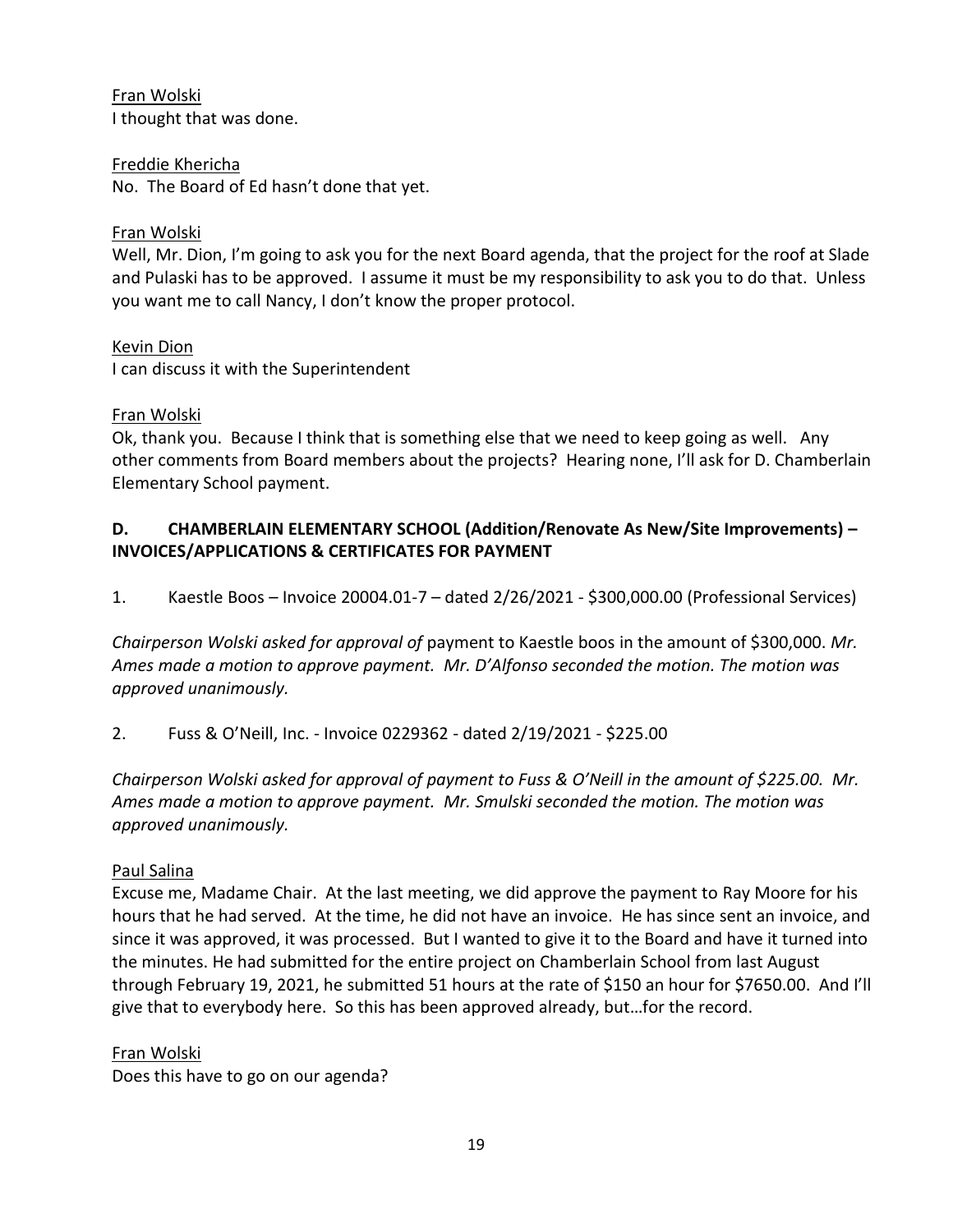## Paul Salina

No, like I say, it was already approved, I'm just giving everybody the information.

## Fran Wolski

Danny, where are we with the ordinance for the meeting time?

## Danny Salerno

The ordinance and any discussions, alterations, if not, will be provided to the Consolidated Committee, I believe. And we'll be discussing that ordinance at that point. And that probably won't take place until April. We meet once a month on each one of our committees, plus the Council meeting twice a month. So, consequently, that's when that will happen.

### Fran Wolski

The only other question I have is to Mr. Smedley. I notice that you are cc'ed here as the Manager of Technology and Special Projects. Is there an involvement with the School Building Committee?

## Bobby Smedley

Yes, there will be. I will be assisting Mr. Dion with some of the auxiliary projects or meetings for this project as well.

### Danny Salerno

Just a comment, Madame Chairwoman, if I might. In your previous earlier commentary in the beginning, that I just want to state for the record that public participation was part of that process for that ordinance. As the Chair of Public Participation, I publicly stated that I felt that our public servants, who are members of the SBC here, and who previously have been dutiful and done yeoperson's work and the condemnation was really, from my sake, out of line. I just want everyone to know that. I definitely made that statement, as well as other statements from members of the Counsel. We felt that it was not in order at that time and I would stand by those comments and wanted to just share that with you.

*Paul Salina then presented Chairperson Wolski with a gift, thinking that she was stepping down from her position.* 

## Fran Wolski

As you can tell, I have a love for the City of New Britain. The last six months have been very hard on all of us. I like to think we all have the best thoughts of the city. It's just too bad that this became political football, and when politics get involved, nothing goes right. But, I think all the members who have served on this committee do it because they love New Britain. And I always have felt that the school district always gets a bad rap. I've always felt that New Britain is a lot better than it's perceived to be. We have our issues, we have our problems, there's no doubt about it. But I think that if we all work together in the same direction, it certainly would be a lot more harmonious, and we can achieve great things. So thank you for this, and thank you.